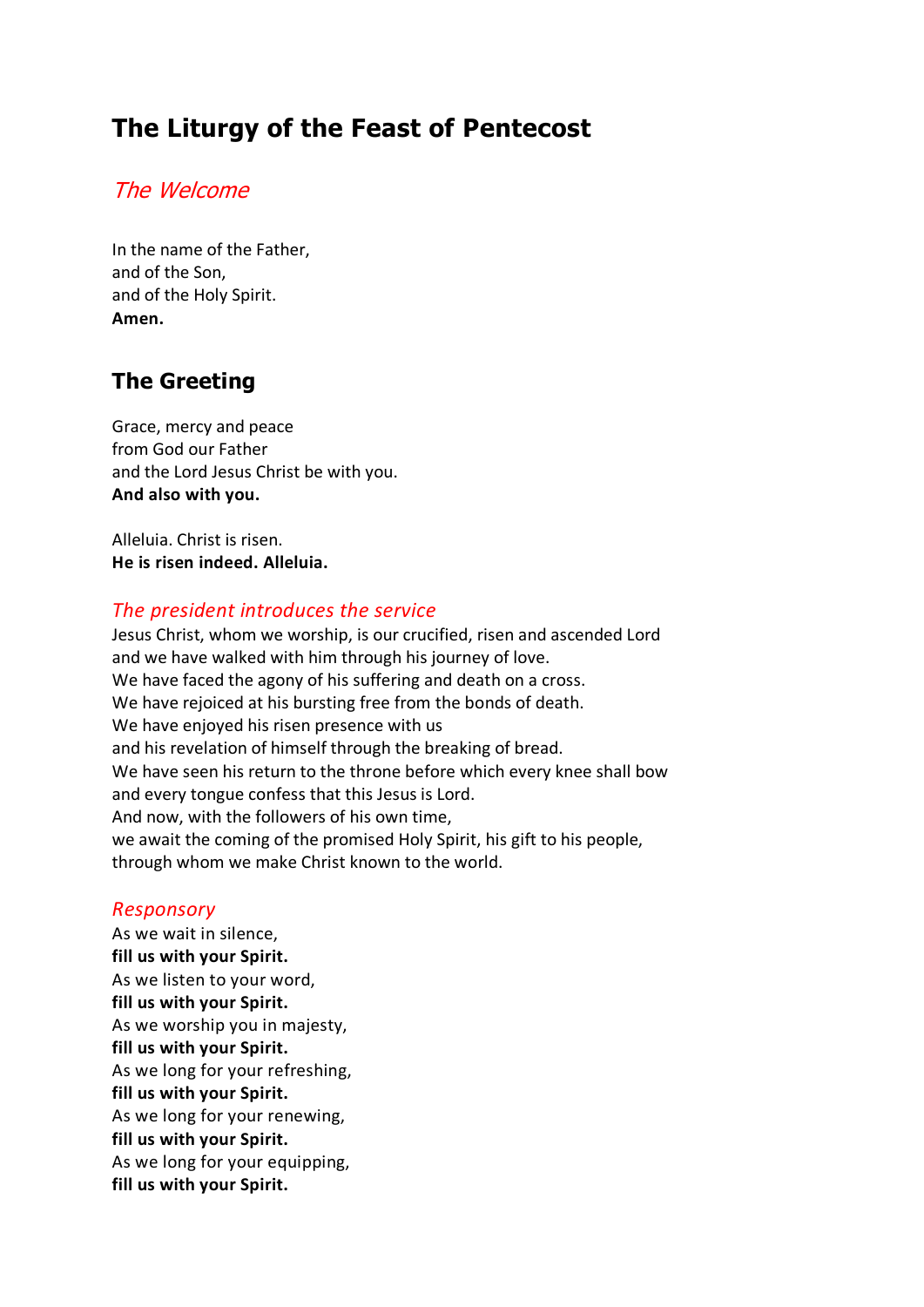As we long for your empowering, **fill us with your Spirit.**

# **The Pentecost Reading**

#### *A reading from the Acts of the Apostles (2.1-21)*

The first part of this Reading will be read in French (by Joseph) and the other part in German (by Josh)

#### *The reader says*

The Lord is here. **His Spirit is with us.**

## **(We sing) Gloria in Excelsis**

**Glory to God in the highest, and peace to his people on earth. Lord God, heavenly King, almighty God and Father, we worship you, we give you thanks, we praise you for your glory. Lord Jesus Christ, only Son of the Father, Lord God, Lamb of God, you take away the sin of the world: have mercy on us; you are seated at the right hand of the Father: receive our prayer. For you alone are the Holy One, you alone are the Lord, you alone are the Most High, Jesus Christ, with the Holy Spirit, in the glory of God the Father. Amen.**

# **The Collect**

*Let us pray that the Spirit will work through our lives to bring Christ to the world.*

God, who as at this time taught the hearts of your faithful people by sending to them the light of your Holy Spirit: grant us by the same Spirit to have a right judgement in all things and evermore to rejoice in his holy comfort; through the merits of Christ Jesus our Saviour, who is alive and reigns with you, in the unity of the Holy Spirit, one God, now and for ever. **Amen.**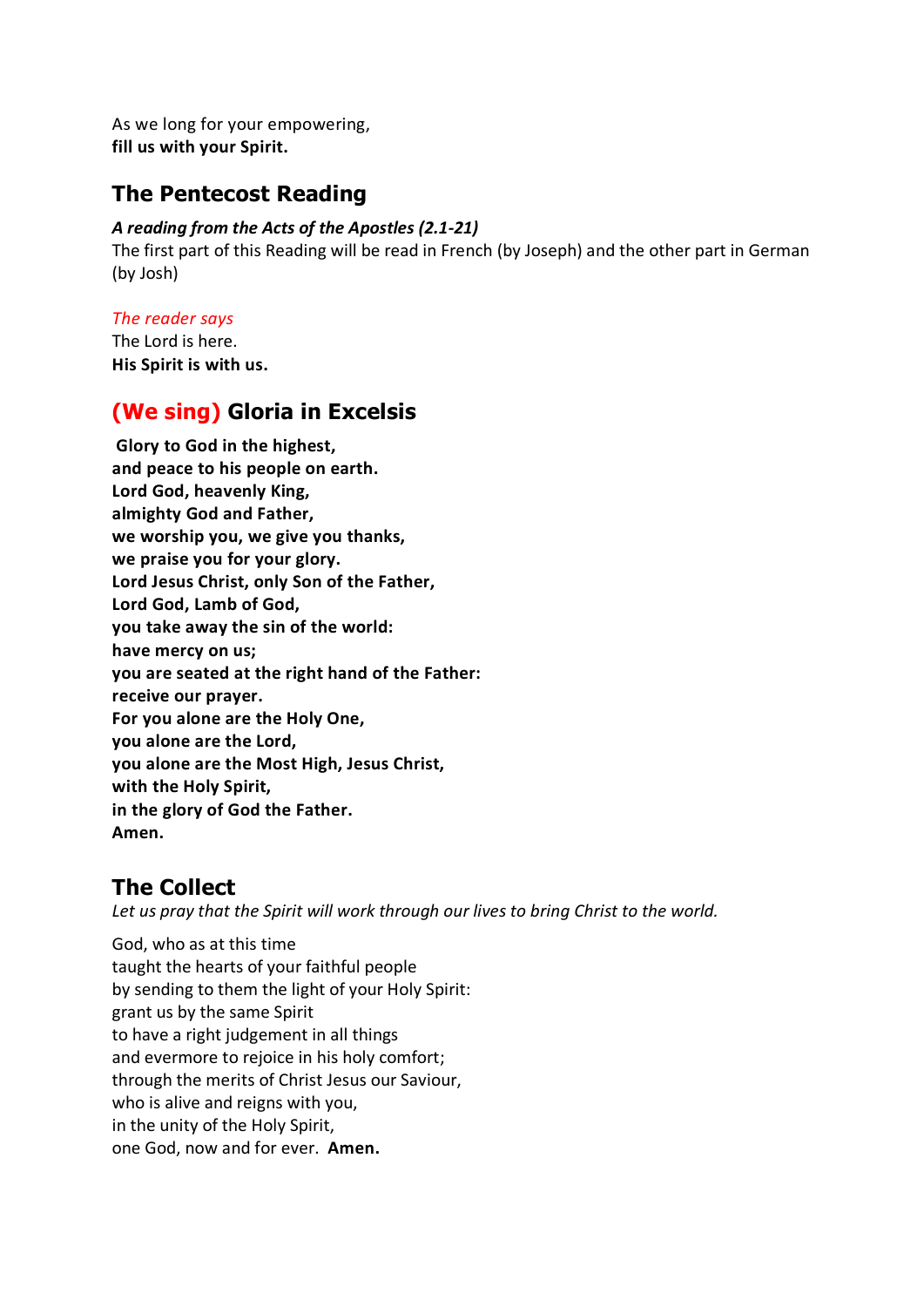## Epistle Reading: 1 Corinthians 12.3b-13

*This Epistle will be read in Yoruba by Emmanuel*

#### *At the end the reader says*

This is the word of the Lord. **Thanks be to God.**

## **FIRST HYMN**

## **Gospel Reading**

Alleluia, alleluia. Come, Holy Spirit, fill the hearts of your faithful people and kindle in them the fire of your love. **Alleluia.**

Hear the Gospel of our Lord Jesus Christ according to John. **Glory to you, O Lord.**

#### *At the end*

This is the Gospel of the Lord. **Praise to you, O Christ.**

### **Sermon**

## **The Creed**

We believe in one God, **the Father, the Almighty, maker of heaven and earth, of all that is, seen and unseen.**

**We believe in one Lord, Jesus Christ, the only Son of God, eternally begotten of the Father, God from God, Light from Light, true God from true God, begotten, not made, of one Being with the Father; through him all things were made.**

**For us and for our salvation he came down from heaven, was incarnate from the Holy Spirit and the Virgin Mary and was made man.**

**For our sake he was crucified under Pontius Pilate; he suffered death and was buried.**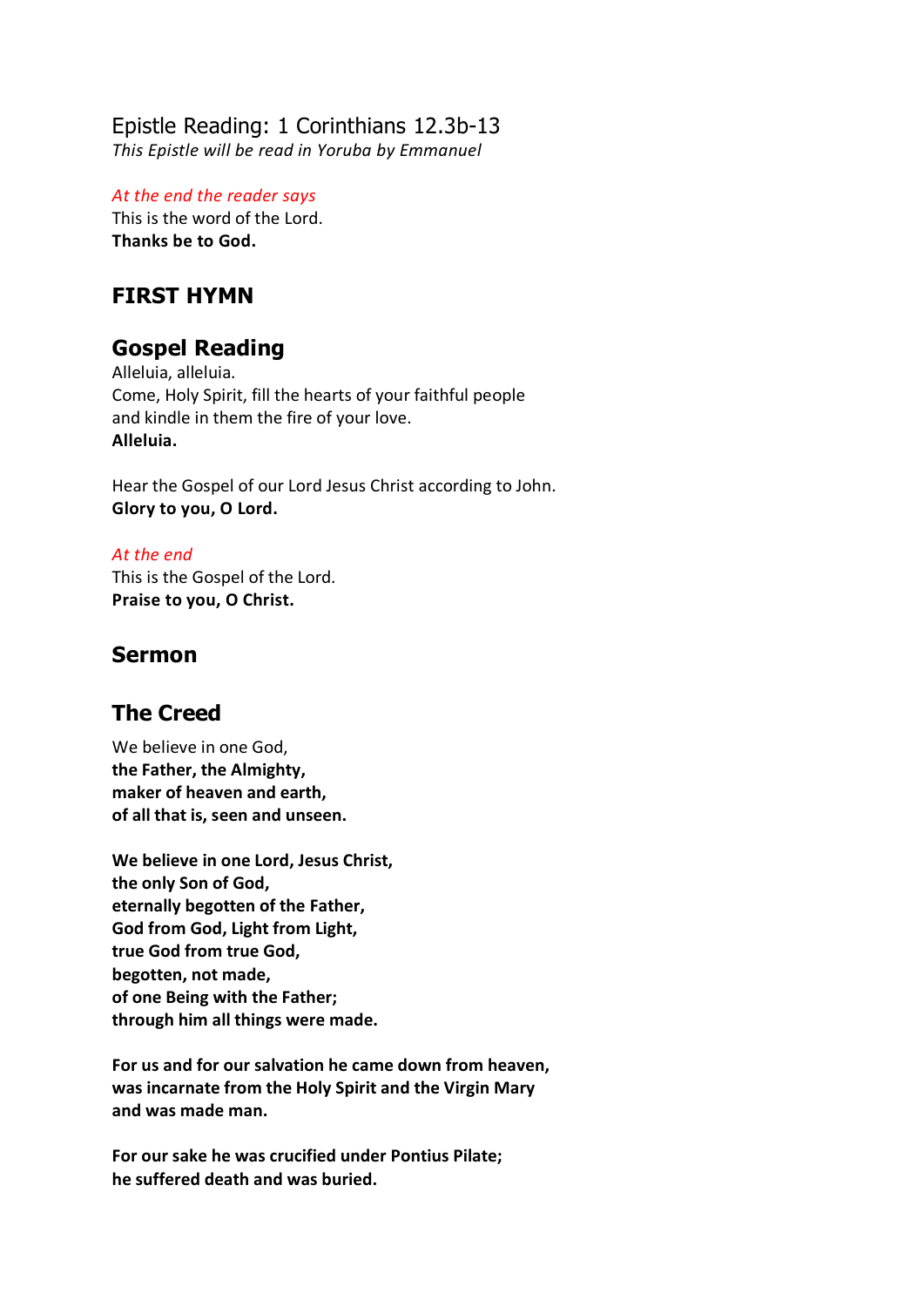**On the third day he rose again in accordance with the Scriptures; he ascended into heaven and is seated at the right hand of the Father. He will come again in glory to judge the living and the dead, and his kingdom will have no end.**

**We believe in the Holy Spirit, the Lord, the giver of life, who proceeds from the Father and the Son, who with the Father and the Son is worshipped and glorified, who has spoken through the prophets.**

**We believe in one holy catholic and apostolic Church. We acknowledge one baptism for the forgiveness of sins. We look for the resurrection of the dead, and the life of the world to come. Amen.**

# The Liturgy of the Sacrament

#### **The Peace**

God has made us one in Christ. He has set his seal upon us and, as a pledge of what is to come, has given the Spirit to dwell in our hearts. Alleluia. *cf 2 Corinthians 1.22*

The peace of the Lord be always with you **and also with you.**

[Let us offer one another a sign of peace.]

# **SECOND HYMN Preparation of the Table**

*The table is prepared and bread and wine are placed upon it.*

Blessed be God, who feeds the hungry, who raises the poor, who fills our praise. **Blessed be God for ever.**

# **The Eucharistic Prayer**

The Lord be with you **and also with you.**

Lift up your hearts. **We lift them to the Lord.**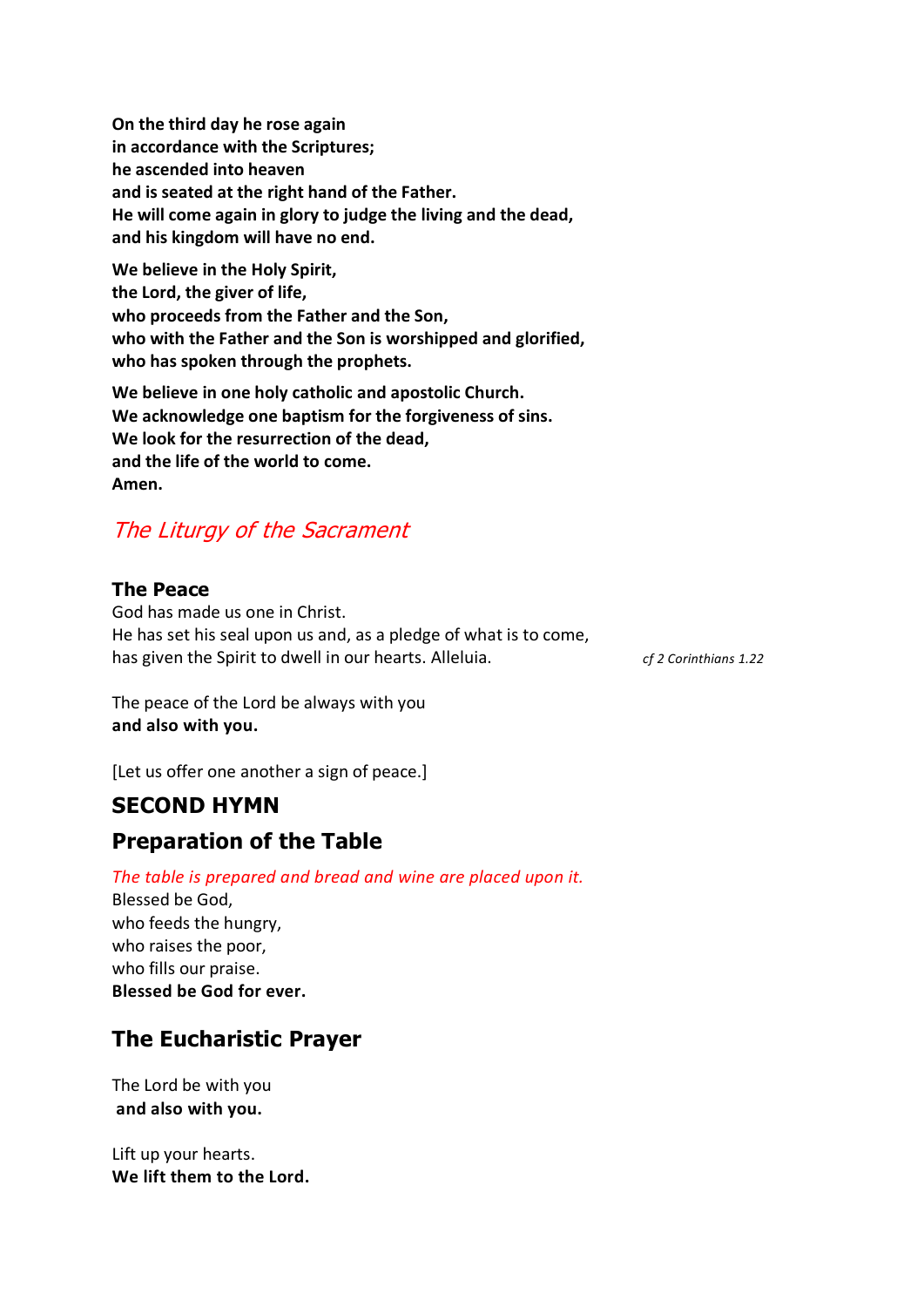Let us give thanks to the Lord our God. **It is right to give thanks and praise.**

It is indeed right, it is our duty and our joy, always and everywhere to give you thanks, holy Father, almighty and everlasting God, through Jesus Christ, your only Son our Lord.

This day we give you thanks because in fulfilment of your promise you pour out your Spirit upon us, filling us with your gifts, leading us into all truth, and uniting peoples of many tongues in the confession of one faith.

Your Spirit gives us grace to call you Father, to proclaim your gospel to all nations and to serve you as a royal priesthood.

Therefore we join our voices with angels and archangels, and with all those in whom the Spirit dwells, to proclaim the glory of your name, for ever praising you and *singing*:

**Holy, holy, holy Lord, God of power and might, heaven and earth are full of your glory. Hosanna in the highest. Blessed is he who comes in the name of the Lord. Hosanna in the highest.**

Lord, you are holy indeed, the source of all holiness; grant that by the power of your Holy Spirit, and according to your holy will, these gifts of bread and wine may be to us the body and blood of our Lord Jesus Christ; who, in the same night that he was betrayed, took bread and gave you thanks; he broke it and gave it to his disciples, saying: Take, eat; this is my body which is given for you; do this in remembrance of me.

In the same way, after supper he took the cup and gave you thanks; he gave it to them, saying: Drink this, all of you; this is my blood of the new covenant, which is shed for you and for many for the forgiveness of sins. Do this, as often as you drink it, in remembrance of me.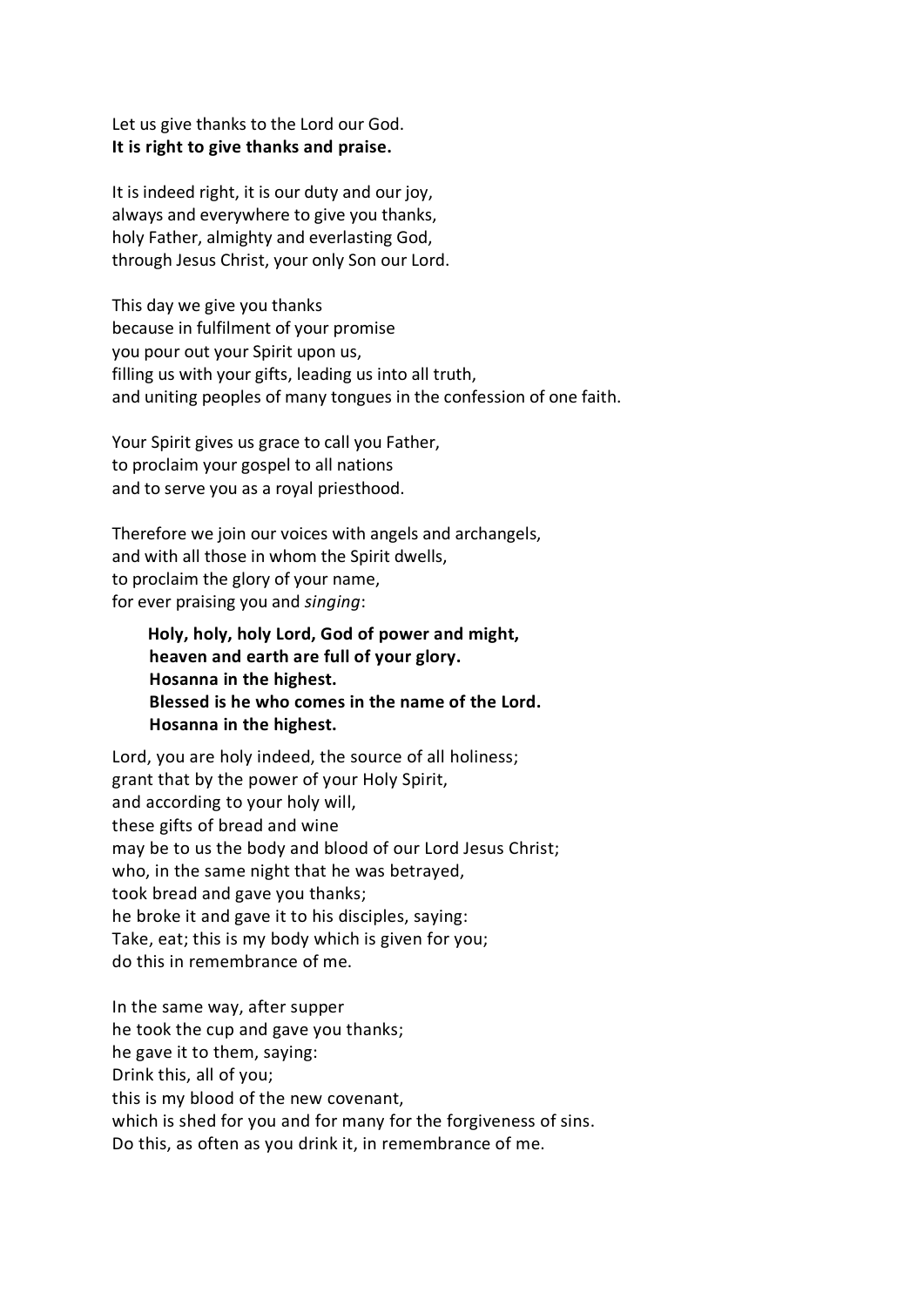Great is the mystery of faith: *All* **Christ has died: Christ is risen: Christ will come again.**

And so, Father, calling to mind his death on the cross, his perfect sacrifice made once for the sins of the whole world; rejoicing in his mighty resurrection and glorious ascension, and looking for his coming in glory, we celebrate this memorial of our redemption.

As we offer you this our sacrifice of praise and thanksgiving, we bring before you this bread and this cup and we thank you for counting us worthy to stand in your presence and serve you.

Send the Holy Spirit on your people and gather into one in your kingdom all who share this one bread and one cup,

so that we, in the company of Blessed Mary, the holy innocents, St Mark and all the saints, may praise and glorify you for ever, through Jesus Christ our Lord; by whom, and with whom, and in whom, in the unity of the Holy Spirit, all honour and glory be yours, almighty Father, for ever and ever. **Amen.**

# **The Lord's Prayer**

*Being made one by the power of the Spirit,* let us pray with confidence as our Saviour has taught us

 **Our Father, who art in heaven, hallowed be thy name; thy kingdom come; thy will be done; on earth as it is in heaven. Give us this day our daily bread. And forgive us our trespasses, as we forgive those who trespass against us. And lead us not into temptation; but deliver us from evil. For thine is the kingdom, the power and the glory, for ever and ever. Amen.**

# **Breaking of the Bread**

We break this bread to share in the body of Christ. **Though we are many, we are one body, because we all share in one bread.**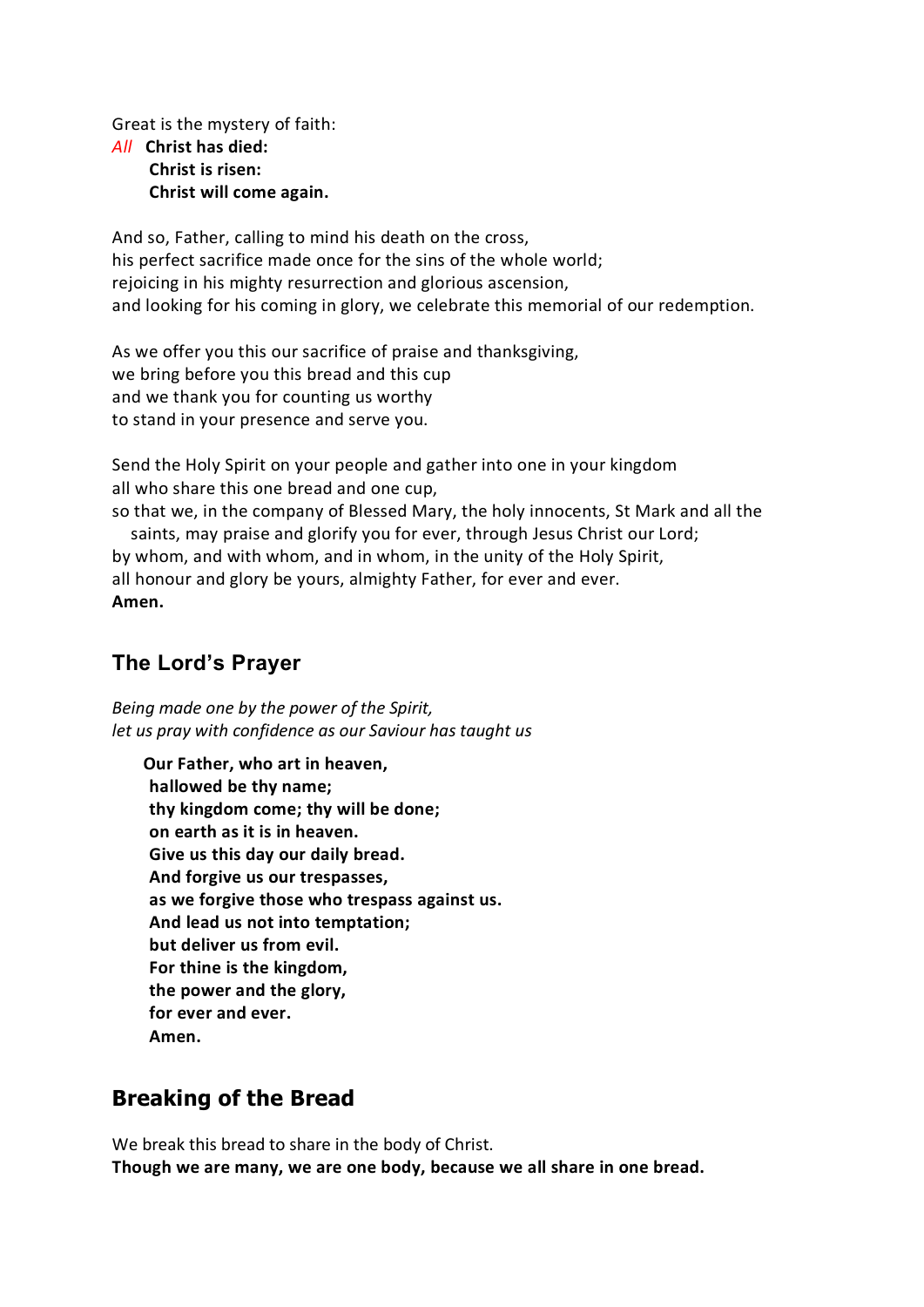### *The Agnus Dei*

**Jesus, Lamb of God, have mercy on us.**

**Jesus, Bearer of our sins, have mercy on us.**

**Jesus, Redeemer of the world give us your peace.**

Alleluia. Christ our Passover is sacrificed for us. **Therefore let us keep the feast. Alleluia.**

# **Prayer after Communion**

Faithful God, who fulfilled the promises of Easter by sending us your Holy Spirit and opening to every race and nation the way of life eternal: open our lips by your Spirit, that every tongue may tell of your glory; through Jesus Christ our Lord. **Amen.**

# **The Dismissal Blessing of Light** (*At the Easter Candle)*

Blessed are you, sovereign God, overflowing in love. With Pentecost dawns the age of the Spirit. Now the flame of heaven rests on every believer. Strong and weak, women and men tell out your word; the young receive visions, the old receive dreams. With the new wine of the Spirit they proclaim your reign of love. Amid the birth pangs of the new creation the way of light is made known. Source of freedom, giver of life, blessed are you, Father, Son and Holy Spirit. **Blessed be God for ever.**

## **Commission**

For fifty days we have celebrated the victory of our Lord Jesus Christ over the powers of sin and death. We have proclaimed God's mighty acts and we have prayed that the power that was at work when God raised Jesus from the dead might be at work in us. As part of God's Church here in *South Norwood*, I call upon you to live out what you proclaim.